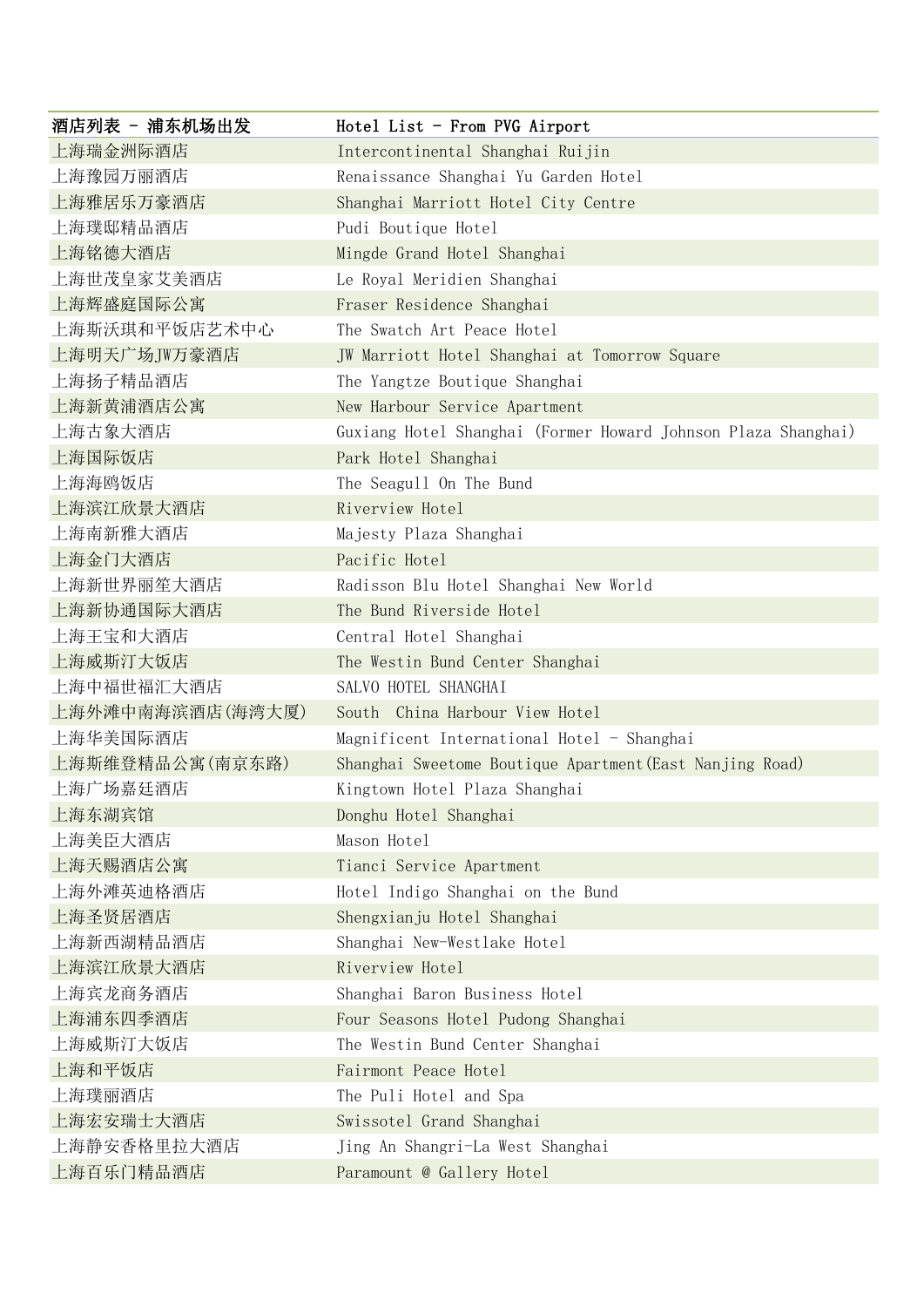| 上海花园饭店              | Okura Garden Hotel Shanghai                                    |
|---------------------|----------------------------------------------------------------|
| 上海宾馆                | Shanghai Hotel                                                 |
| 上海国际贵都大饭店           | Hotel Equatorial Shanghai                                      |
| 上海嘉豪淮海国际豪生酒店        | Howard Johnson Huaihai Hotel                                   |
| 上海城市酒店              | City Hotel                                                     |
| 锦江都城经典(上海静安寺店)(原达   | Jinjiang Metropolo Hotel Classiq Shanghai Jing <sup>2</sup> an |
| 上海延安饭店              | Yan'an Hotel                                                   |
| 上海锦江饭店              | Jin Jiang Hotel                                                |
| 上海四季酒店              | Four Seasons Hotel Shanghai                                    |
| 上海日航饭店              | Hotel Nikko Shanghai                                           |
| 上海寰星酒店              | Starr Hotel                                                    |
| 上海铭德大酒店             | Mingde Grand Hotel Shangha                                     |
| 上海新天地朗廷酒店           | The Langham Shanghai Xintiandi                                 |
| 上海逸兰锦麟天地服务公寓        | Lanson Place Jinlin Tiandi Residences                          |
| 上海王宝和大酒店            | Central Hotel Shanghai                                         |
| 上海大酒店               | Grand Central Hotel Shanghai                                   |
| 上海中福世福汇大酒店          | SALVO HOTEL SHANGHAI                                           |
| 上海Lois Ye公寓(露香园路分店) | Shanghai Lois Ye apartment (Lu Xiang Yuan Road Branch)         |
| 上海广场嘉廷酒店            | Kingtown Hotel Plaza Shangha                                   |
| 上海红塔豪华精选酒店          | The Hongta Hotel A Luxury Collection Hotel Shanghai            |
| 上海东锦江希尔顿逸林酒店        | DoubleTree by Hilton Shanghai - Pudong                         |
| 上海浦东香格里拉大酒店         | Pudong Shangri-La East Shanghai                                |
| 上海金桥红枫万豪酒店          | Shanghai Marriott Hotel Pudong East                            |
| 上海卓美亚喜玛拉雅酒店         | Jumeirah Himalayas Hotel Shanghai                              |
| 上海锦江汤臣洲际大酒店         | InterContinental Shanghai Pudong                               |
| 上海淳大万丽酒店            | Renaissance Shanghai Pongdong Hotel                            |
| 上海世博洲际酒店            | InterContinental Shanghai Expo                                 |
| 上海浦东绿地假日酒店(原上海浦东    | Holiday Inn Shanghai Pudong Kangqiao                           |
| 上海金茂君悦大酒店           | Grand Hyatt Shanghai                                           |
| 上海浦东嘉里大酒店           | Kerry Hotel Pudong Shanghai                                    |
| 上海裕景大饭店             | The Eton Hotel Shanghai                                        |
| 上海浦东丽晟假日酒店          | Holiday Inn Shanghai Pudong Nanpu                              |
| 上海鹏利辉盛阁国际公寓         | Fraser Suites Top Glory, Shanghai                              |
| 上海凯宾斯基大酒店           | Grand Kempinski Hotel Shanghai                                 |
| 浦东假日酒店              | Holiday Inn Shanghai Pudong                                    |
| 浦东丽思卡尔顿酒店           | The Ritz-Carlton Shanghai, Pudong                              |
| 上海浦东文华东方酒店          | Mandarin Oriental Pudong Shanghai                              |
| 上海浦东喜来登由由大酒店        | Sheraton Grand Shanghai Pudong Hotel                           |
| 上海宝安大酒店             | Baoan Hotel                                                    |
| 上海通茂大酒店             | Tongmao Hotel                                                  |
| 上海国信紫金山大酒店          | Shanghai Grand Trustel Purple Mountain Hotel                   |
| 上海世纪皇冠假日酒店          | Crowne Plaza Century Park Shanghai                             |